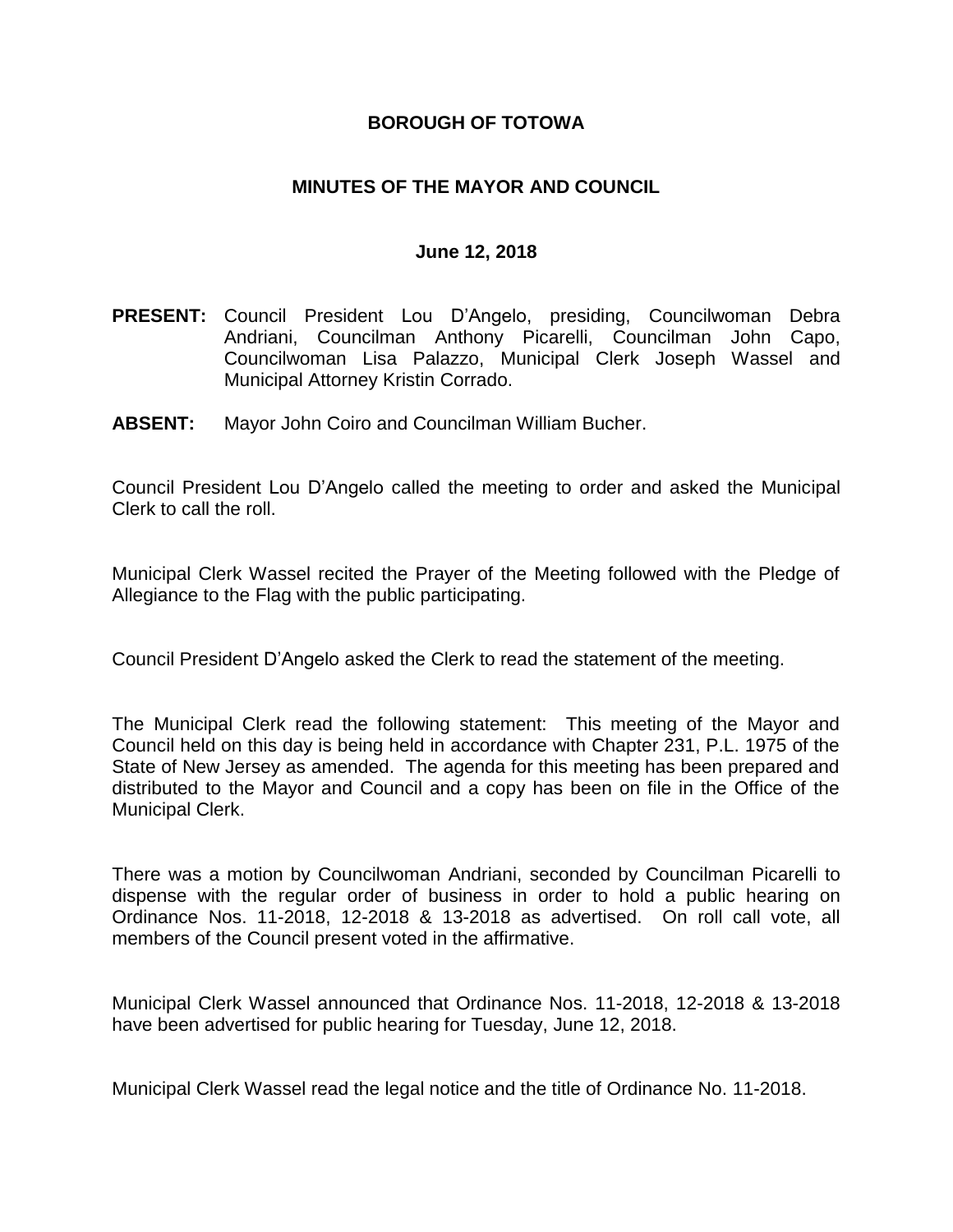There was a motion by Councilwoman Andriani, seconded by Councilman Picarelli to open the public hearing. On roll call vote, all members of the Council present voted in the affirmative.

Council President D'Angelo asked if any citizens wished to be heard on Ordinance No. 11-2018.

CITIZENS HEARD:

There were no citizens who wished to be heard.

There was a motion by Councilwoman Andriani, seconded by Councilman Picarelli to close the public hearing. On roll call vote, all members of the Council present voted in the affirmative.

Municipal Clerk Wassel read Ordinance No. 11-2018 by title:

## **ORDINANCE NO. 11-2018**

### **A CAPITAL ORDINANCE APPROPRIATING THE SUM OF \$2,118,000 FOR VARIOUS ACQUISITIONS AND IMPROVEMENTS TO BE UNDERTAKEN BY THE BOROUGH OF TOTOWA AND TO APPROPRIATE \$1,897,334 FROM THE CAPITAL IMPROVEMENT FUND, \$86,000 FROM CAPITAL SURPLUS, \$94,644 FROM A RESERVE FOR FIRE TRUCK, \$18,000 FROM A RESERVE FOR SEWER CONNECTION CHARGES AND \$22,022 FROM A RESERVE FOR CAPITAL ACQUISITIONS AND IMPROVEMENTS**

There was a motion by Councilwoman Andriani, seconded by Councilman Picarelli to adopt Ordinance No. 11-2018 on second and final reading. On roll call vote, all members of the Council present voted in the affirmative.

Municipal Clerk Wassel read the legal notice and the title of Ordinance No. 12-2018.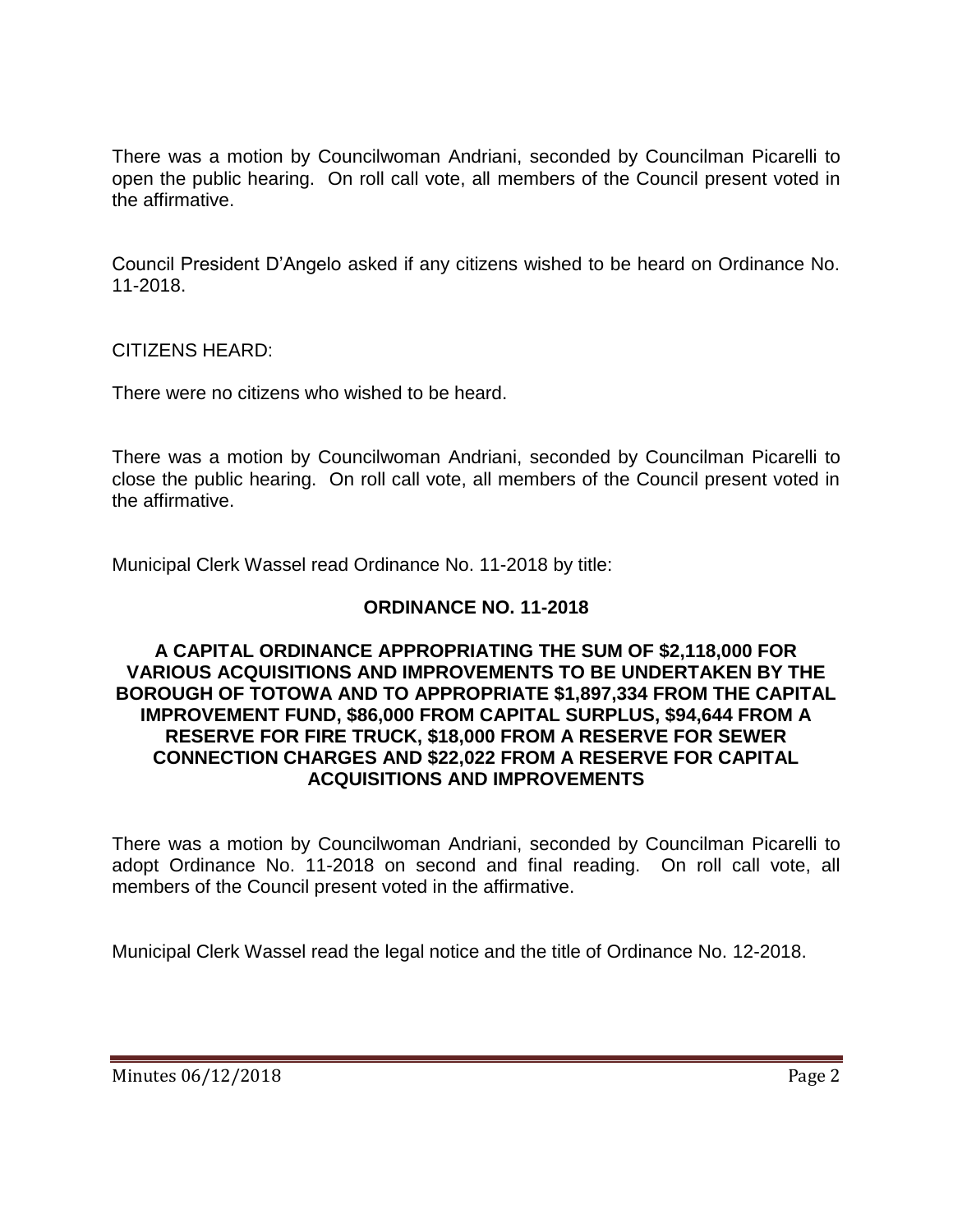There was a motion by Councilwoman Andriani, seconded by Councilman Picarelli to open the public hearing. On roll call vote, all members of the Council present voted in the affirmative.

Council President D'Angelo asked if any citizens wished to be heard on Ordinance No. 12-2018.

CITIZENS HEARD:

There were no citizens who wished to be heard.

There was a motion by Councilwoman Andriani, seconded by Councilman Picarelli to close the public hearing. On roll call vote, all members of the Council present voted in the affirmative.

Municipal Clerk Wassel read Ordinance No. 12-2018 by title:

## **ORDINANCE NO. 12-2018**

### **A CAPITAL ORDINANCE AMENDING ORDINANCE NOS. 08-2012, 06-2013, 10-2013, 05-2014, 09-2015, 12-2016 AND 07-2017 APPROPRIATING AN ADDITIONAL \$80,000 FOR SEWER MAIN IMPROVEMENTS TO BE UNDERTAKEN BY THE BOROUGH OF TOTOWA AND TO APPROPRIATE AN ADDITIONAL \$80,000 FROM A COMMUNITY DEVELOPMENT BLOCK GRANT**

There was a motion by Councilwoman Andriani, seconded by Councilman Picarelli to adopt Ordinance No. 12-2018 on second and final reading. On roll call vote, all members of the Council present voted in the affirmative.

Municipal Clerk Wassel read the legal notice and the title of Ordinance No. 13-2018.

There was a motion by Councilwoman Andriani, seconded by Councilman Picarelli to open the public hearing. On roll call vote, all members of the Council present voted in the affirmative.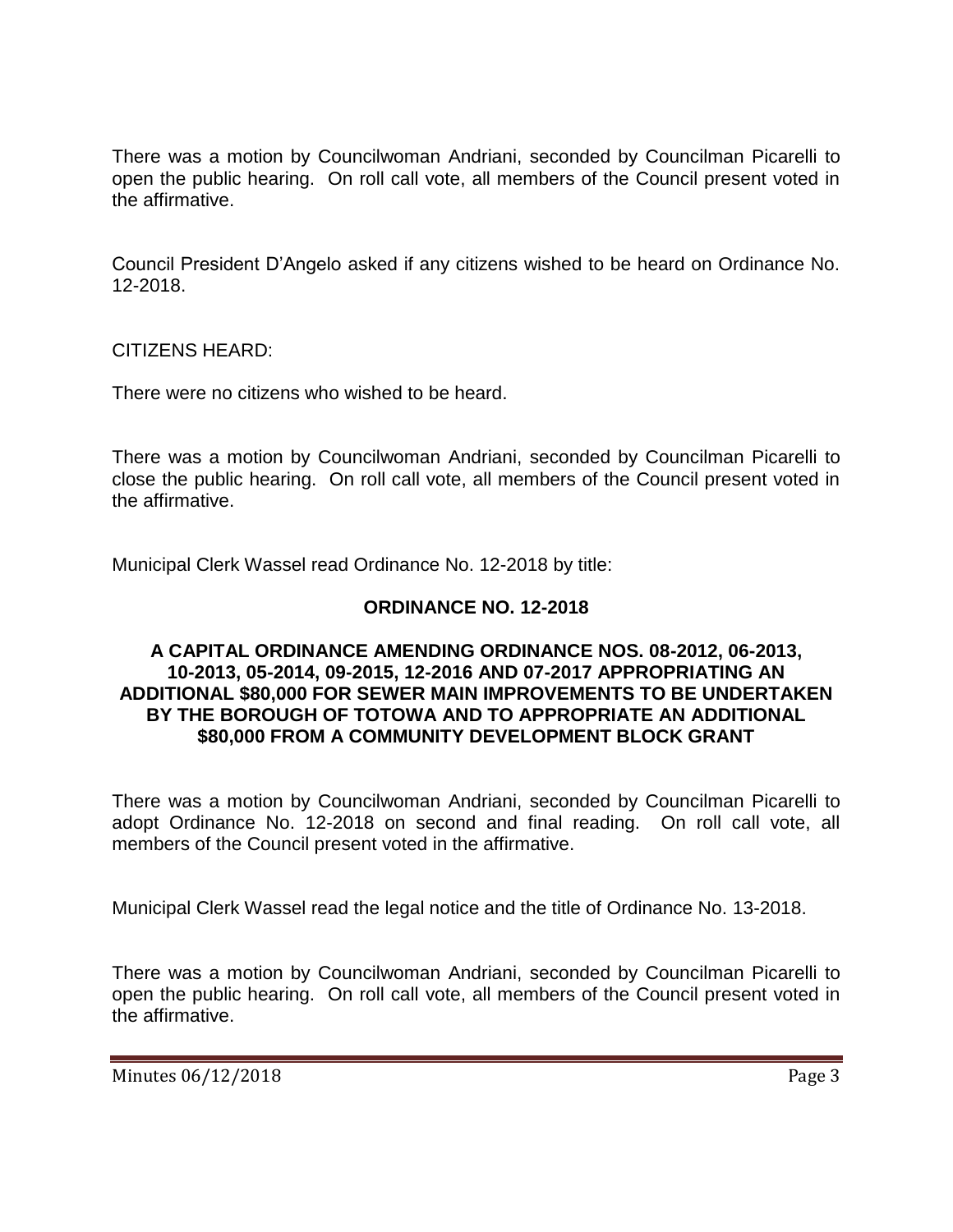Council President D'Angelo asked if any citizens wished to be heard on Ordinance No. 13-2018.

CITIZENS HEARD:

There were no citizens who wished to be heard.

There was a motion by Councilwoman Andriani, seconded by Councilman Picarelli to close the public hearing. On roll call vote, all members of the Council present voted in the affirmative.

Municipal Clerk Wassel read Ordinance No. 13-2018 by title:

### **ORDINANCE NO. 13-2018**

### **AN ORDINANCE TO AMEND THE ORDINANCE FIXING THE ANNUAL SALARIES AND WAGES OF THE OFFICIALS, EMPLOYEES AND THE APPOINTEES OF THE BOROUGH OF TOTOWA, COUNTY OF PASSAIC, STATE OF NEW JERSEY**

There was a motion by Councilwoman Andriani, seconded by Councilman Picarelli to adopt Ordinance No. 13-2018 on second and final reading. On roll call vote, all members of the Council present voted in the affirmative.

There was a motion by Councilwoman Andriani, seconded by Councilman Picarelli to revert to the regular order of business. On roll call vote, all members of the Council present voted in the affirmative.

Council President D'Angelo asked if any members of the Council, the Municipal Clerk or the Municipal Attorney wished to address the Council.

Council President D'Angelo: 1) Congratulated the Committee on a successful Totowa Day; 2) Thanked Pharmachem, Passaic Valley Water Commission, The Barnyard and the State Police for providing us with a great Youth Week Tour.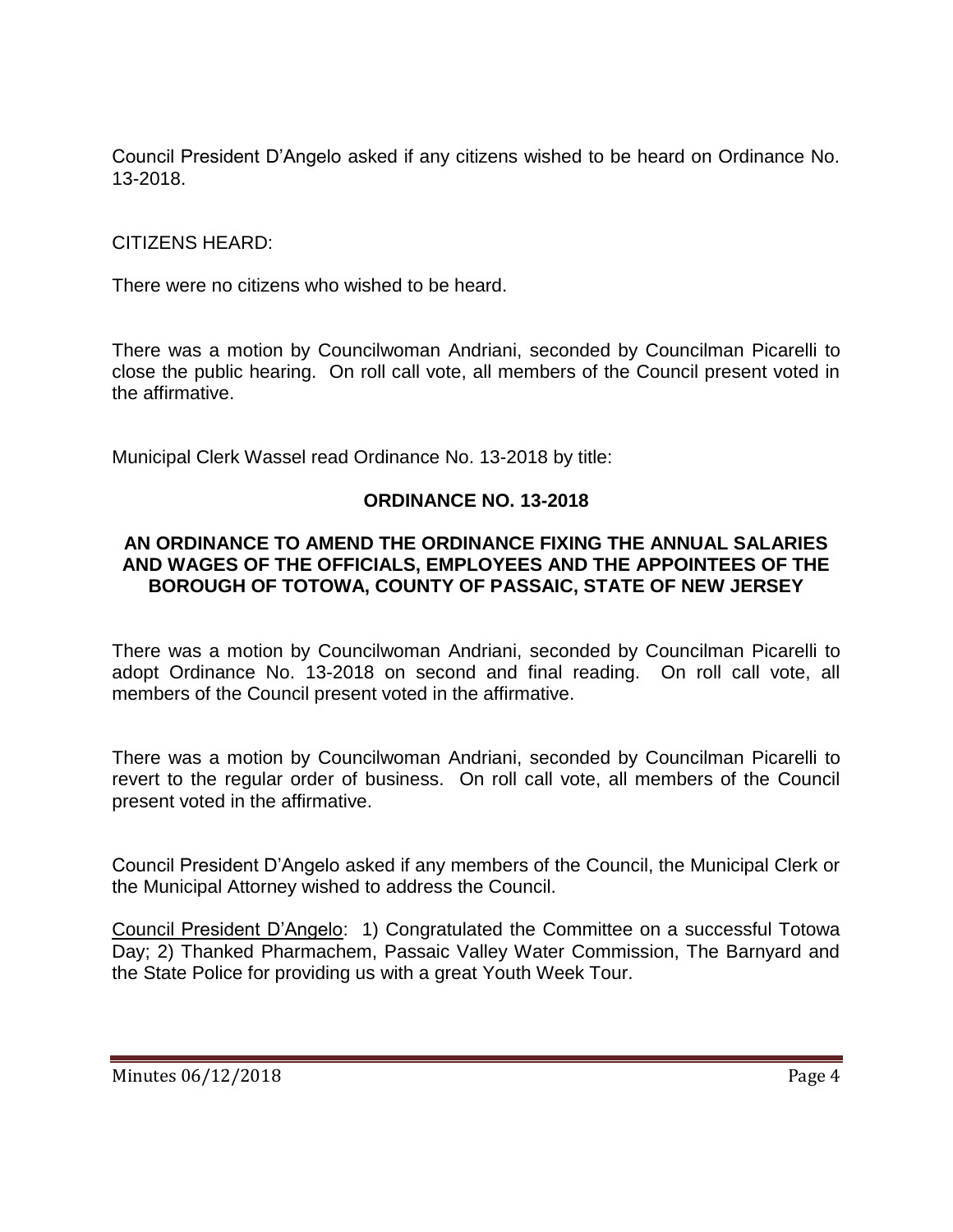Councilwoman Andriani: Announced the following: 1) Thanked everyone for all of their support for Totowa Day, along with the Police Department, DPW, Fire Department and EMT's; 2) The Board of Recreation is sponsoring a trip to Yankee Stadium on July 29<sup>th</sup> with registration being held on June 19<sup>th</sup> at the Library from  $7 - 8:30$  p.m.; 3) The Board of Recreation is once again sponsoring the Summer Concert Series with the first concert to be held on June 27<sup>th</sup> and featuring The Jersey Sound.

CITIZENS HEARD:

There were no citizens who wished to be heard.

There was a motion by Councilwoman Andriani, seconded by Councilman Picarelli to approve the Minutes of the Mayor and Council for the meeting of May 22, 2018. On roll call vote, all members of the Council present voted in the affirmative.

COMMITTEE ON FINANCE:

There was a motion by Councilman Picarelli, seconded by Councilman Capo to approve Resolution No. 2018-13 for the payment of bills. On roll call vote, all members of the Council present voted in the affirmative.

There was a motion by Councilman Picarelli, seconded by Councilman Capo to adopt the following resolution authorizing the Treasurer to issue refunds to various property owners due to overpayment of 2<sup>nd</sup> Quarter 2018 taxes. On roll call vote, all members of the Council present voted in the affirmative.

# RESOLUTION

WHEREAS, there has been an overpayment of taxes on the properties listed below; and

WHEREAS, the taxpayers are entitled to a refund; and

WHEREAS, the chart sets forth the refunds as follows: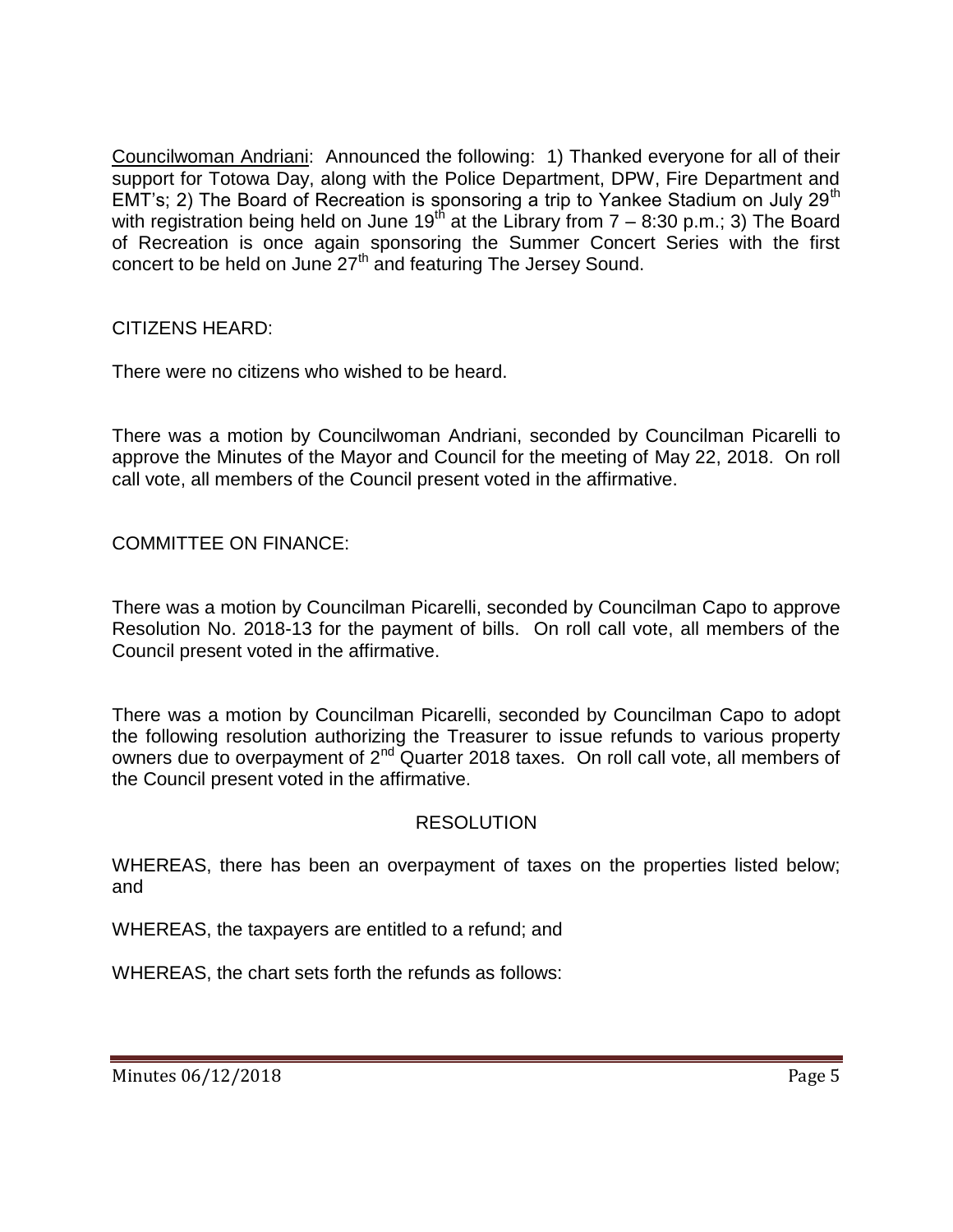# 2<sup>ND</sup> Qtr 2018

| <b>Block</b> | Lot | <b>Property/Owner</b>                 | Payable to:                                                                                        | <b>OVERPAYMENT</b> |
|--------------|-----|---------------------------------------|----------------------------------------------------------------------------------------------------|--------------------|
| 49           | 10  | 95 Hobart Place<br>Brian J. Schiavone | "Corelogic"<br>Mail To:<br>Corelogic<br>Attn: Refunds Dept.<br>PO Box 9202<br>Coppell, Texas 75019 | \$1,477.91         |
| 146          | 50  | 3 Crestwood Court<br>Mary French      | Mary French                                                                                        | \$1,676.85         |

NOW, THEREFORE, BE IT RESOLVED, that the overpayment shall be refunded to the taxpayer, as stated above, and the Treasurer is authorized to issue separate checks for the refunds, which shall be paid to the stated property owner or taxing authority.

# COMMITTEE ON PUBLIC SAFETY:

There was a motion by Councilman Capo, seconded by Councilman Picarelli to approve payment of the annual garage rent for 2018 to Volunteer Fire Company No. 1 and to Riverview Park Fire Company, Inc. On roll call vote, all members of the Council present voted in the affirmative.

COMMITTEE ON PUBLIC WORKS:

Upon the recommendation of DPW Superintendent Jim Niland, there was a motion by Councilwoman Palazzo, seconded by Councilman Picarelli to approve a grade increase for DPW Laborer Nicholas Romanelli from Grade 1 to Grade 1-C. On roll call vote, all members of the Council present voted in the affirmative.

COMMITTEE ON ENGINEERING & PUBLIC PROPERTY:

A letter was received from the Friends of the Totowa Public Library requesting permission to use the Municipal Parking Lot on Tuesday, July 24, 2018 for a trip to Resorts Casino in Atlantic City. There was a motion by Councilman Capo, seconded by Councilwoman Andriani to grant permission. On roll call vote, all members of the Council present voted in the affirmative.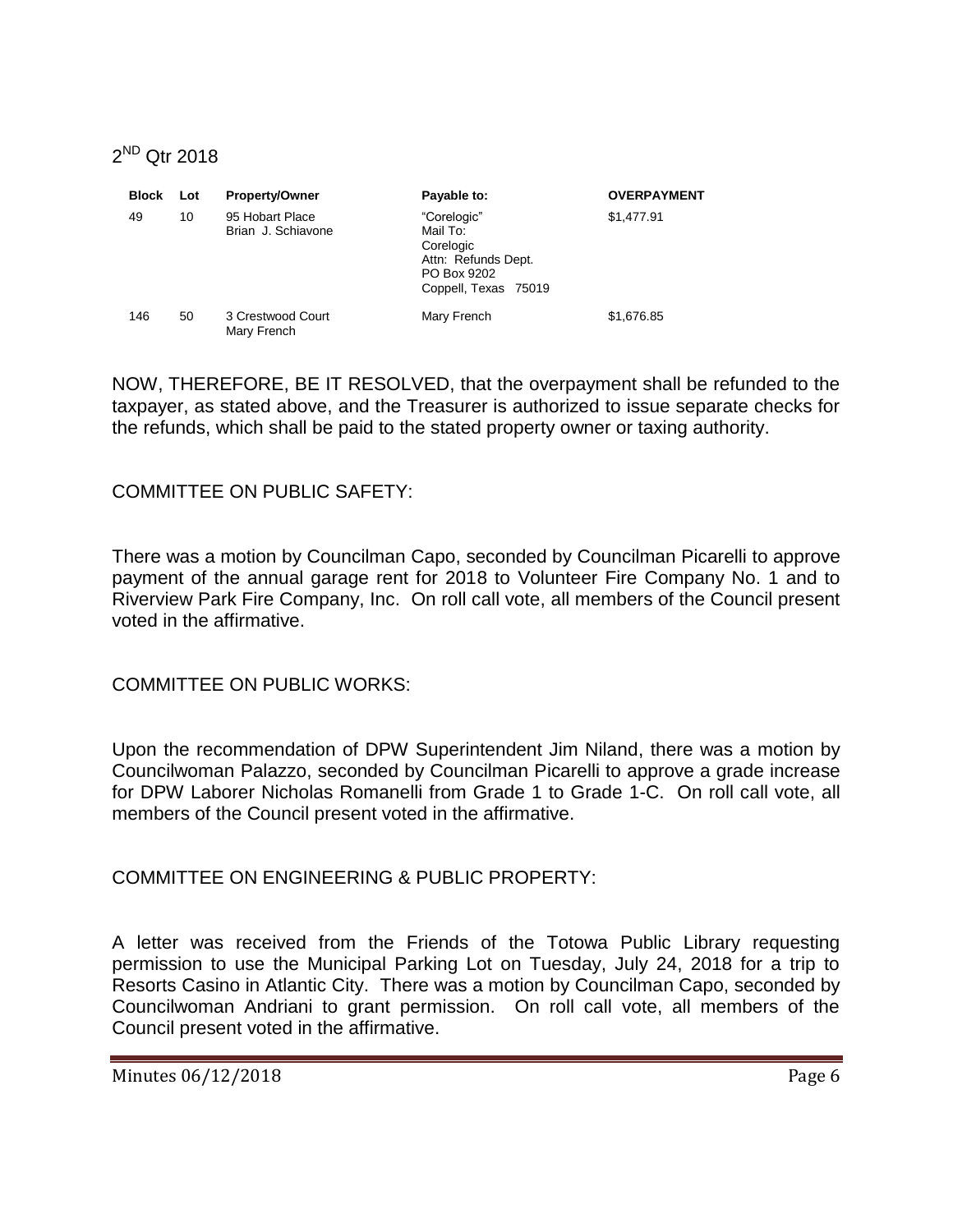A letter was received from St. James of the Marches Knights of Columbus #6574 requesting permission to use the Municipal Parking Lot on Friday, September 14, 2018 for a trip to Yankee Stadium. There was a motion by Councilman Capo, seconded by Councilwoman Andriani to grant permission. On roll call vote, all members of the Council present voted in the affirmative.

A letter was received from the Serra Club requesting permission to use the Municipal Parking Lot on Saturday, October 27, 2018 for a trip to the Sands Casino in Pennsylvania. There was a motion by Councilman Capo, seconded by Councilwoman Andriani to grant permission. On roll call vote, all members of the Council present voted in the affirmative.

# COMMITTEE ON LIAISON & INSPECTION:

There was a motion by Councilwoman Andriani, seconded by Councilwoman Palazzo to approve Change Order No. 1 for a net increase of \$38,000 and Payment Estimate No. 2 in the amount of \$74,823.00 to All State Technology, Inc. for the Municipal Pool Rehabilitation. On roll call vote, all members of the Council present voted in the affirmative.

A letter was received from the Academy of St. James of the Marches requesting that the permit fees be waived for the replacement of the roof of their school building. There was a motion by Councilwoman Andriani, seconded by Councilwoman Palazzo to waive the permit fees. On roll call vote, all members of the Council present voted in the affirmative.

# COMMITTEE ON LEGISLATION & ORDINANCES:

There was a motion by Councilwoman Palazzo, seconded by Councilman Picarelli to approve Raffle License Application No. 2097 for the Totowa PAL for a Calendar Raffle to be held during October, November & December 2018. On roll call vote, all members of the Council present voted in the affirmative.